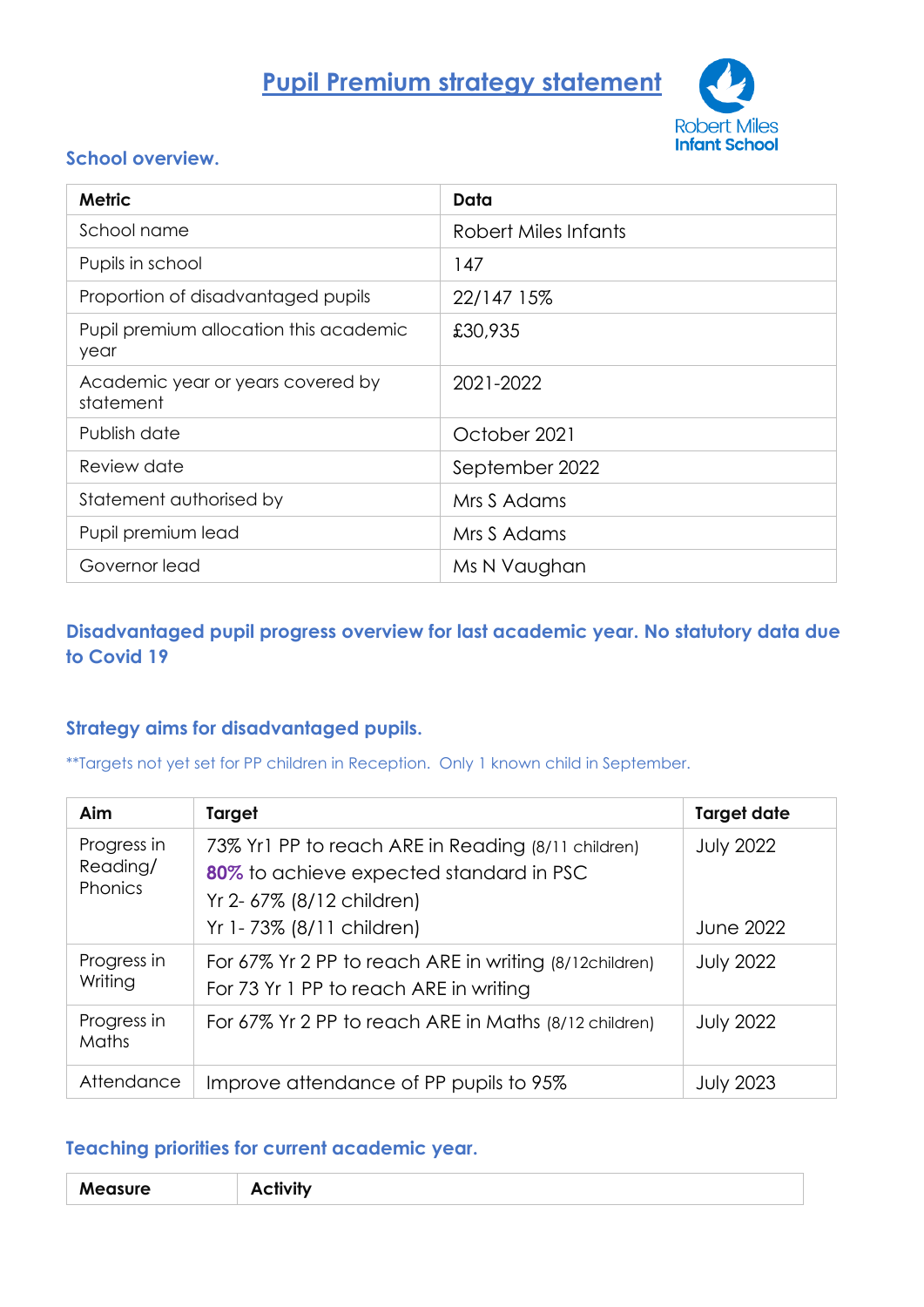| To improve<br><b>Quality First</b><br>teaching in all<br>areas. | Teachers to have a thorough understanding of working<br>memory/cognitive overload, retrieval practice, small steps to<br>maximise learning opportunities.<br>Improvements to feedback policy focussing on immediate<br>٠<br>feedback and chances to act on improvement prompts.<br>This will be delivered through INSET days and staff development<br>meetings via Visible Learning.                                                                                                                                                                                                                                                                                                                                                                                                                                                                                                                                                                                               |  |
|-----------------------------------------------------------------|------------------------------------------------------------------------------------------------------------------------------------------------------------------------------------------------------------------------------------------------------------------------------------------------------------------------------------------------------------------------------------------------------------------------------------------------------------------------------------------------------------------------------------------------------------------------------------------------------------------------------------------------------------------------------------------------------------------------------------------------------------------------------------------------------------------------------------------------------------------------------------------------------------------------------------------------------------------------------------|--|
| <b>Barriers</b> to<br>learning these<br>priorities address      | Ensuring that all teaching staff use what has been learned at<br>INSET.                                                                                                                                                                                                                                                                                                                                                                                                                                                                                                                                                                                                                                                                                                                                                                                                                                                                                                            |  |
| Priority 1<br>To close the gap<br>in<br>Reading/Phonics.        | Quality first teaching of phonics in ability groups following the RWI<br>scheme.<br>Ensure all relevant staff (including new staff) have received<br>$\bullet$<br>paid-for training to deliver the phonics scheme effectively.<br>Ensure intervention staff have had RWI 1:1 coaching.<br>$\bullet$<br>To ensure that gaps in phonics are identified and impact of<br>٠<br>interventions is tracked.<br>To continue with RWI development days to ensure quality<br>$\bullet$<br>teaching and identify areas for further development.<br>Small group teaching for phonics (4 TAs)<br>Use new RWI training package to share information with<br>$\bullet$<br>parents about how we teach phonics.<br>To ensure that PP children have adequate reading material<br>$\bullet$<br>closely matched to phonic ability to improve fluency.<br>Purchase of new phonics reading books to support teaching<br>of phonics.<br>To release RWI leader to monitor, coach and prepare training<br>٠ |  |
| Priority 2<br>To close the gap<br>in writing.                   | sessions<br>English lead to review opportunities for writing across the<br>$\bullet$<br>curriculum- are they geared to PP boys?<br>Introduce a 'writing competition' to raise the profile of writing.<br>Homework tasks based on writing.<br>$\bullet$                                                                                                                                                                                                                                                                                                                                                                                                                                                                                                                                                                                                                                                                                                                             |  |
| Priority 3<br>To close the gap<br>in Maths                      | To develop the mastery approach to teaching maths in EYFS<br>$\bullet$<br>To fully embed the mastery approach to teaching maths in<br>$\bullet$<br>KS1<br>Mastery teaching: To pursue objectives until they are<br>$\bullet$<br>achieved. Pupil progress must be closely monitored with 80-<br>90% achievement<br><b>Collaborative learning</b> as a focus of post covid recovery<br>٠<br>teaching/recovery pedagogy.<br>Additional daily fluency lessons to ensure concepts are<br>$\bullet$<br>embedded and provide opportunities for retrieval practice.<br>Mathematical talk (routine use of Stem Sentences) as a<br>focus for maths CPD to strengthen pupils' vocabulary and<br>grammar<br>• 2 TAs supporting in Yr 1 and 2 daily for Maths.<br>Maths CPD on CPD on managing productive in-class<br>$\bullet$<br>discussions and Q and A sessions;<br>Maths CPD on supporting Higher Attaining Pupils (Focus on<br>$\bullet$<br>closing the GDS gap)                          |  |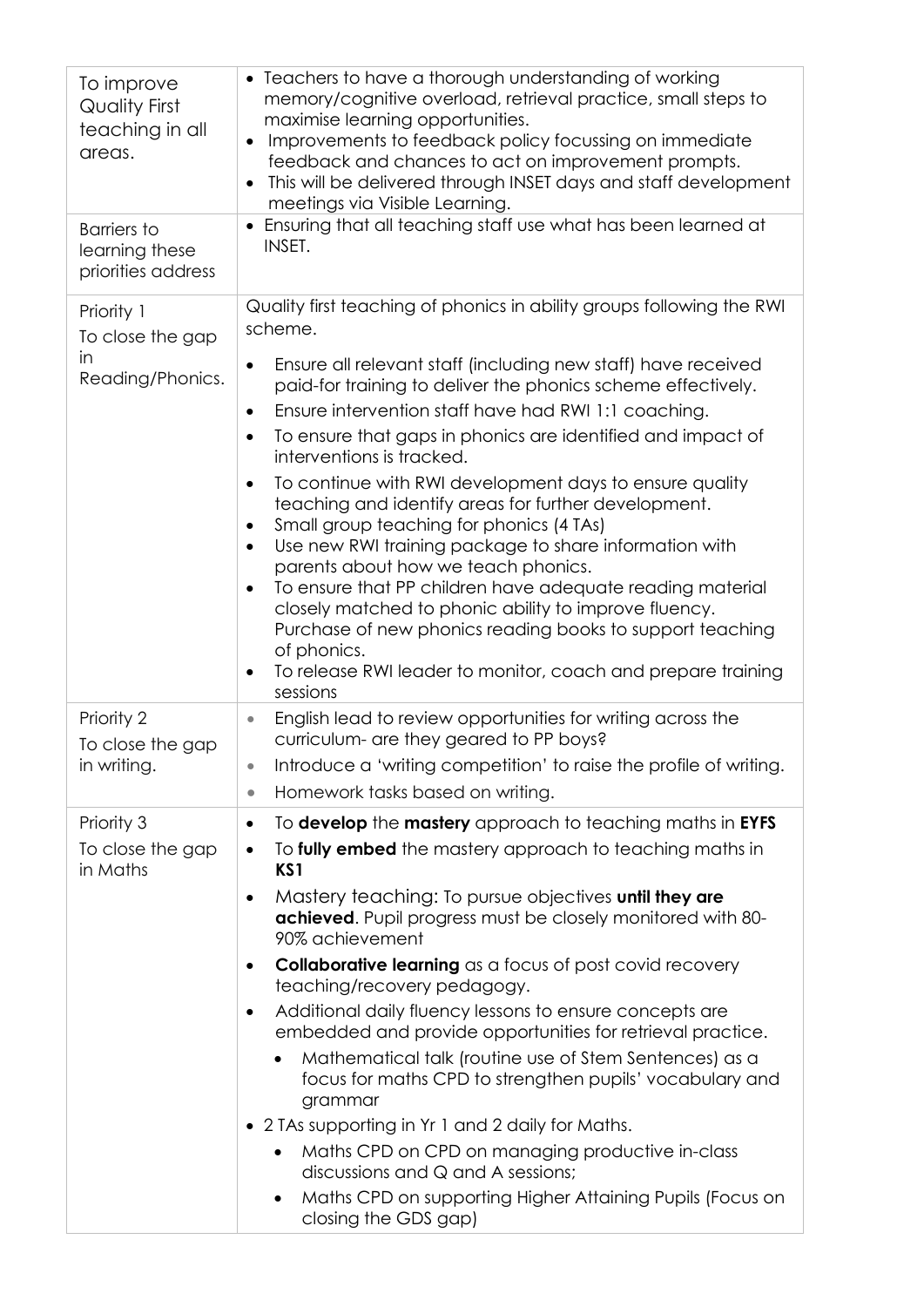|                       | • Staff to access NCETM/Maths Hub webinars. |
|-----------------------|---------------------------------------------|
| Projected<br>spending | £20376.20                                   |

### **Targeted academic support for current academic year.**

| <b>Measure</b>                                                | <b>Activity</b>                                                                                                                                                                                                                                                                                                                                                                                                                                  |
|---------------------------------------------------------------|--------------------------------------------------------------------------------------------------------------------------------------------------------------------------------------------------------------------------------------------------------------------------------------------------------------------------------------------------------------------------------------------------------------------------------------------------|
| <b>Barriers</b> to<br>learning these<br>priorities<br>address | Lack of parental skill in supporting at home/less opportunities to<br>$\bullet$<br>practice at home. This affects reading stamina and fluency.<br>Low academic levels on entry.<br>$\bullet$<br>Some PP children are also SEND and have social care<br>$\bullet$<br>involvement.<br>Ensure that interventions regularly are tracked and that<br>$\bullet$<br>interventions are based on research.                                                |
| Priority 1:<br>Reading<br>/Phonics                            | 1:1 coaching RWI<br>$\bullet$<br>Ensure PP children have weekly RWI 'book bag books' to take<br>home.                                                                                                                                                                                                                                                                                                                                            |
| Priority 2:<br>Writing                                        | National Tutoring programme to further support children in<br>receipt of pupil premium funding                                                                                                                                                                                                                                                                                                                                                   |
| Priority 3:<br>Maths                                          | Additional tuition will take the form of:<br>Pre-teaching for pupils identified through formative and<br>$\bullet$<br>summative assessment;<br>Post-teaching daily for pupils identified through formative<br>assessment<br>Homework in the form of retrieval practice so accessible to all,<br>irrespective of home support.<br>Teachers will carefully plan and manage their pairing of peer<br>support and small groups to support PP pupils. |
| Priority 4:<br>Visible Learning                               | September 2021 begin visible learning to support children's<br>attitudes to learning across school.                                                                                                                                                                                                                                                                                                                                              |
| Projected<br>spending                                         | £5484.60                                                                                                                                                                                                                                                                                                                                                                                                                                         |

## **Wider strategies for current academic year.**

| <b>Measure</b>                                      | <b>Activity</b>                                                                                                                                                                                                                                                                                                                                                                        |
|-----------------------------------------------------|----------------------------------------------------------------------------------------------------------------------------------------------------------------------------------------------------------------------------------------------------------------------------------------------------------------------------------------------------------------------------------------|
| Barriers to<br>learning these<br>priorities address | COVID 19 impact on attainment and wellbeing of pupils and their<br>families<br>• Pupil and parental anxiety.<br>• Self-esteem, confidence, physical and mental well-being – pupils<br>must feel successful in their learning and be aware of their value<br>to the school community.<br>• Possible impact on attendance due to Covid symptoms.<br>• Additional ELSA training for staff |
| Priority 6:<br>Attendance                           | Tracking of persistent absentees.<br>• Head to meet with parents of children with attendance less<br>than 90%<br>• Move towards fining if necessary.                                                                                                                                                                                                                                   |